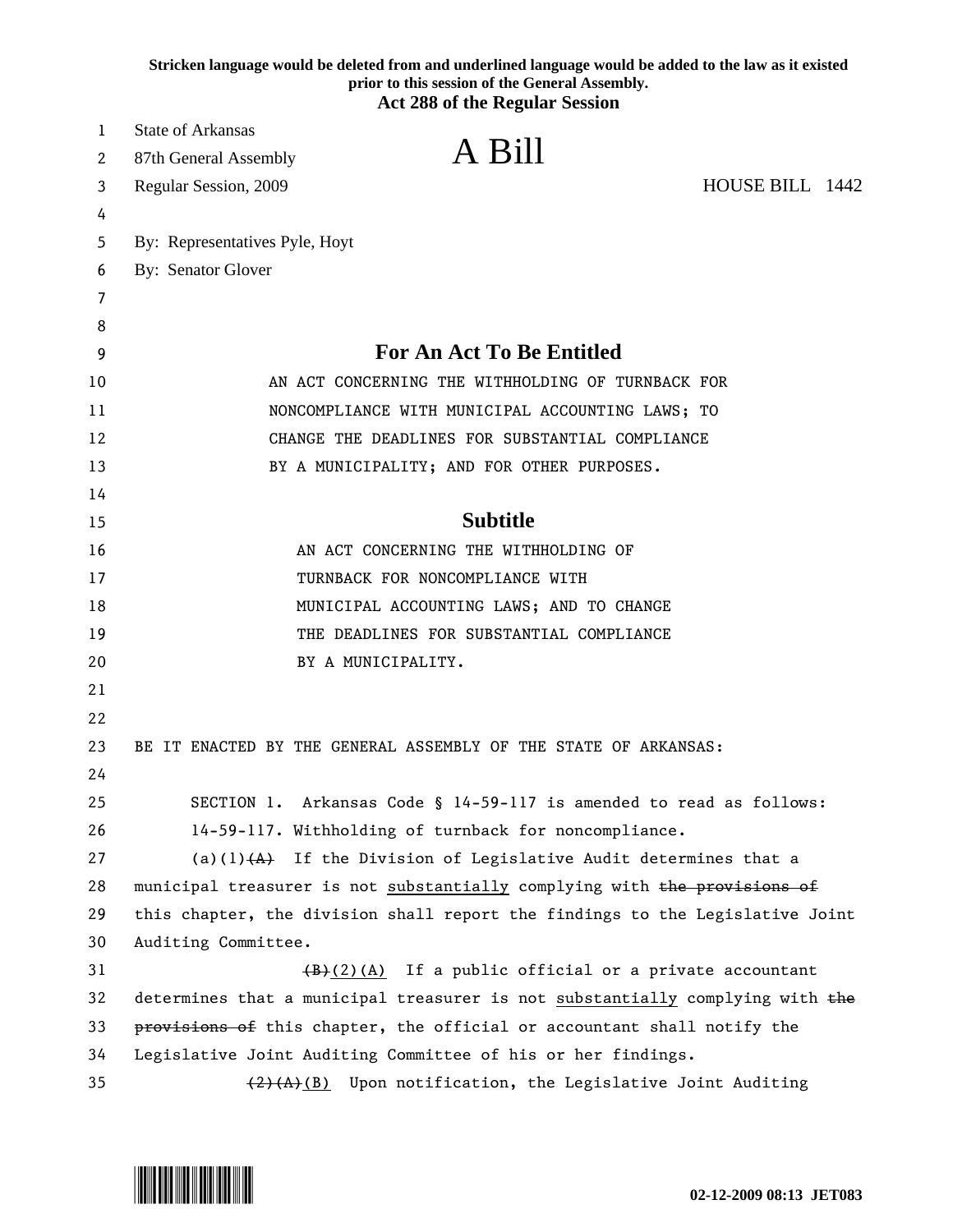**HB1442** 

1 Committee shall direct the division to confirm that the required books and 2 records are not being maintained municipal treasurer is not substantially 3 complying with this chapter. 4 (B)(C) Upon confirmation, the division shall report the 5 findings to the Legislative Joint Auditing Committee. 6 (b)(1) Upon notification of noncompliance by the division, the 7 Legislative Joint Auditing Committee shall notify in writing the mayor and 8 the city council or town council that the municipality's accounting records 9 do not substantially comply with the provisions of this chapter. 10 (2) The municipality shall have ninety (90) has sixty (60) days 11 after the date of notification to bring the accounting records into 12 substantial compliance with the requirements of this chapter. 13 (3)(A) After the ninety (90) sixty (60) days allowed for 14 compliance or upon request by the appropriate municipal officials, the 15 division shall review the records to determine if the municipality 16 substantially complies with the provisions of this chapter. 17 (B) The division shall report its findings to the 18 Legislative Joint Auditing Committee. 19 (c)(1)(A) If the municipality has not achieved substantial compliance 20 within the ninety-day sixty-day period, the Legislative Joint Auditing 21 Committee shall may report the noncompliance to the Treasurer of State. 22 (B) Upon receipt of the notice of noncompliance from the 23 Legislative Joint Auditing Committee, the Treasurer of State shall place 24 fifty percent (50%) of the municipality's turnback in escrow until the 25 Legislative Joint Auditing Committee reports to the Treasurer of State that 26 the municipality has substantially complied with the provisions of this 27 chapter. 28 (2) If the municipality has not achieved substantial compliance 29 within the sixty-day period, the governing body of the municipality shall 30 assign specific duties outlined in this chapter to another employee or shall 31 contract for the services to be performed by a qualified person or entity. 32  $(2)(3)(A)$  The division shall notify the Legislative Joint 33 Auditing Committee when the municipality has substantially complied with  $the$ 34 **provisions of this chapter.** 35 (B)(i) The Legislative Joint Auditing Committee shall 36 notify the Treasurer of State that the municipality has substantially